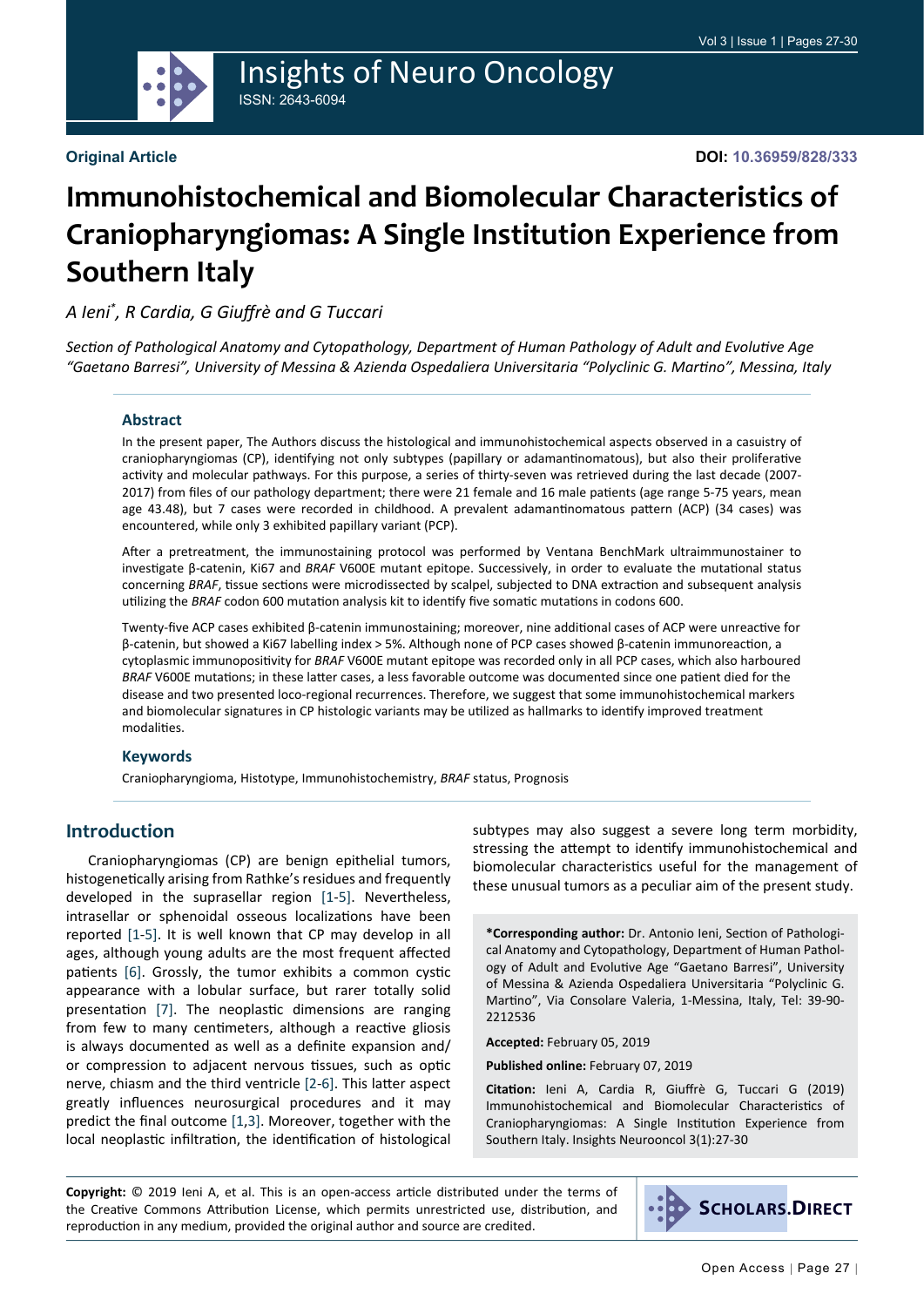## **Materials and Methods**

From archival files of our Department located in advanced teaching hospital (University of Messina & Azienda Ospedaliera Universitaria "Polyclinic G. Martino") 37 CPs were retrieved with reference the period 2007-2017. Total or sub-total surgically resected specimens were obtained from adult and pediatric neurosurgical sections; in detail, patients were 21 female and 16 male (age range 5-75 years, mean age 43.48 yrs). 30 cases exhibited a cystic appearance and 7 were represented by childhood cases. Accordingly to WHO (2016), 34 CP were histologically classified as adamantinomatous variant (ACP), while only 3 presented a papillary picture (PCP). For all cases follow-up data were available.

From same neoplastic tissue blocks utilized for the routine H&E staining, 4 mu thick seriate silane-coated sections were obtained and then immunostained using a Ventana BenchMark ultraimmunostainer (Ventana, Tucson, AZ, USA) with the following antibodies: monoclonal mouse antiβ-catenin (Cell Marque, clone 14, working dilution 1:100, Darmstadt, Germany), Ki 67 (Dako, clone MIB-1, w.d. 1:150, Glostrup, Denmark) and monoclonal mouse recognizing the *BRAF* V600E mutant epitope (*BRAF* V600E-specific clone VE1, Ventana, w.d. 1:200, Tucson, AZ, USA). The staining protocol included pretreatment with cell conditioner 1 (pH 8.4) for 64 minutes, incubations with antibodies at 36 °C for 16 minutes, followed by primary antibodies detection using the UltraView Universal DAB detection kit (Ventana, Tucson, AZ, USA). Finally, the nuclear counterstain by haematoxylin for 4 minutes. The stained sections were then dehydrated in the ascending alcohols, cleared in xylene and mounted with Permount (Sigma-Aldrich, Darmstadt, Germany).

In order to evaluate *BRAF* mutational status, four 10 mµ thick haematoxylin & eosin stained sections were microdissected by a scalpel using an inverted microscope to collect only regions with the highest neoplastic representation. DNA extraction was performed by QIAamp DNA FFPE Tissue kit (Qiagen, GmbH, Hilden, Germany) according to the manifacturer's recommendations and DNA quantified by fluorometry with the Qubit platform (Life Technologies, Rockville, Maryland, USA). DNA samples were then subjected to *BRAF* mutational analysis utilizing the *BRAF* Codon 600 Mutation Analysis Kit II (EntroGen Inc, Los Angeles, CA, USA) that allows to identify five *BRAF* somatic mutations in codons 600 (V600D, V600E, V600K, V600M, V600R). The amplifications were carried out in a StepOnePlus Real-Time PCR system (Life Technologies, Rockville, Maryland, USA), following the manifacturer's procedures as well as according to the recommendations of both the Italian Association of Medical Oncology (AIOM) and the Italian Society of Pathology and Cytopathology (SIAPEC) [\[8](#page-3-4)].

#### **Results**

Among 37 CP patients, sub-total excision was performed in 19 cases (51.35%), while a gross total excision was done in the remaining 18 cases (48.65%). The follow-up observational

<span id="page-1-0"></span>

**Figure 1:** Histological characteristics of APC (a, X20) and PCP (b, X40). Note the intense and diffuse membranous β-catenin immunostaining in APC (c, X20). Low (d, X20) and high labelling index (e, X40) were encountered in different CP cases. A cytoplasmic immunopositivity for anti-VE1 antibody was encountered only in PCP (f, X40).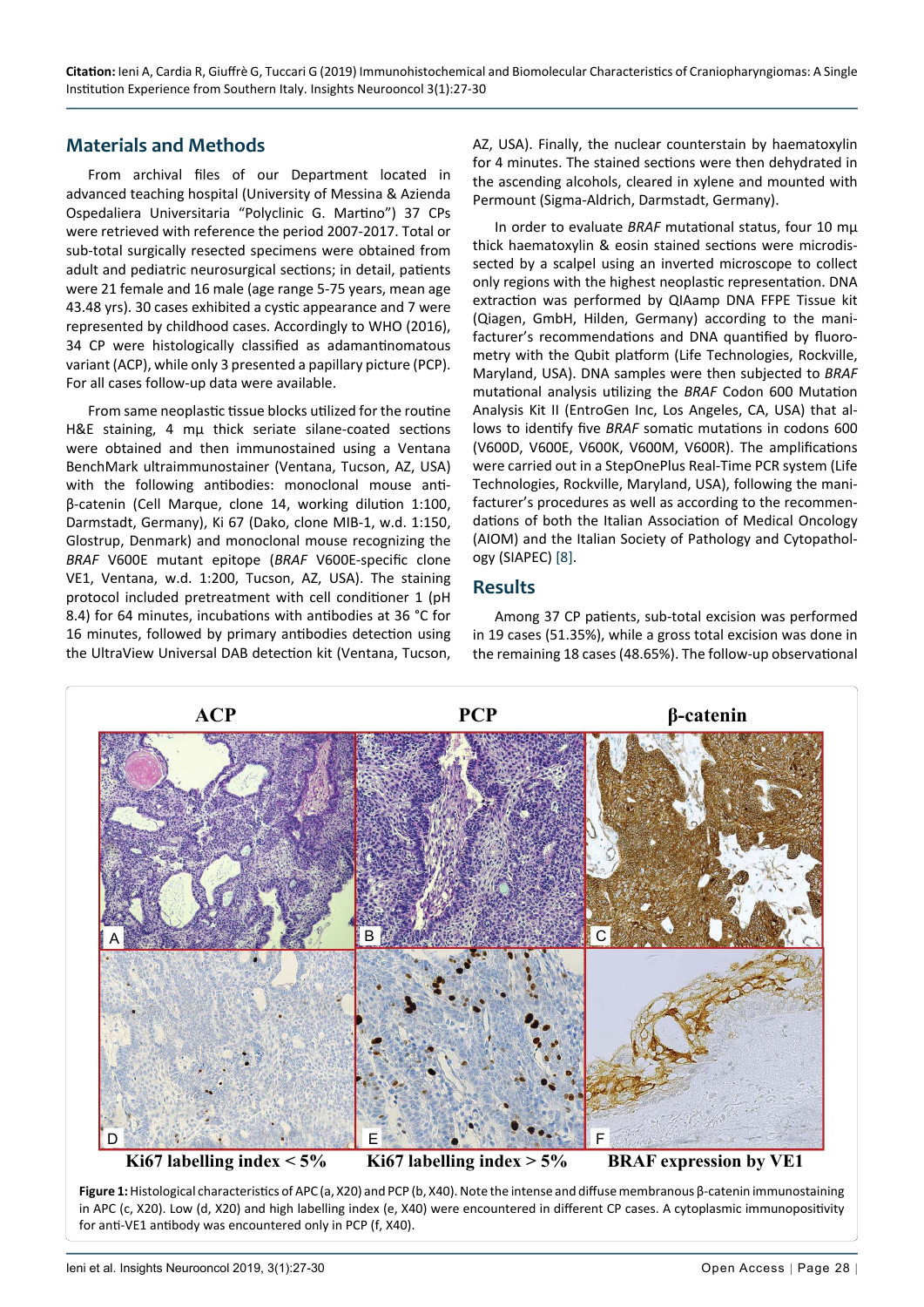period ranged from 5-122 months (mean 49 months). During this interval, four patients experienced recurrences (2 ACP and 2 PCP), two patients died (1 ACP for neurosurgery related events, 1 PCP for the disease), while the remaining were alive, some of them with significant morbidities. Histologically ACP, representing the great majority of our casuistry, exhibited an adamantinomatous pattern characterized by stratified epithelium with a palisading arrangement of the basal cells, with presence of keratin and microcystic changes ([Figure 1a\)](#page-1-0). Three cases of PCP presented papillary areas composed by stratified squamous epithelium resting upon a connective stromal tissue ([Figure 1b](#page-1-0)). A reactive, sometimes exuberant, gliosis with Rosenthal fibers was encountered in the adjacent cerebral tissue.

By immunohistochemistry, twenty-five (73.52%) ACP cases showed an evident β-catenin immunostaining with its peculiar cytoplasmic/membranous distribution and without any shift to nuclear accumulation [\(Figure 1c](#page-1-0)); in these cases, Ki67 immunoexpression rate was constantly < 5% [\(Figure 1d\)](#page-1-0). interestingly, The additional 9 cases of ACP were unreactive for β-catenin, but showed a Ki67 labelling index > 5%, [\(Figure](#page-1-0)  [1e](#page-1-0)). The two ACP cases that exhibited recurrences were present either in positive β-catenin group either in negative one, independently from the Ki growth fraction. None of the PCP cases showed β-catenin immunostaining.

Moreover, with the VE1 antibody cases were considered positive if there was unequivocal diffuse cytoplasmic staining in > 85% of tumour cells ([Figure 1f\)](#page-1-0). The intensity of staining of *BRAF* expression in tumour cells was recorded on a 0-3 scale. Strong cytoplasmic staining was scored as 3, medium cytoplasmic staining as 2, weak cytoplasmic staining as 1 and the absence of staining was scored as 0. Scores of 1-3 represented positive staining, while scores less than 1 were considered negative staining. A cytoplasmic immunopositivity for anti-VE1 antibody was encountered only in all 3 PCPs; these latter cases also harboured *BRAF* V600E mutations and presented a less favorable outcome, since 1 patient died for the disease and two manifested recurrences.

## **Discussion**

In intracranial tumours, the management of CPs remains one of the most hot point due to their pattern of growth as well as high recurrence rate and co-morbidities [[9-](#page-3-13)[11\]](#page-3-14). Although a complete resection may be considered largely curative in order to preserve patient's long-term quality of life, the risk of involvement for other brain structures often represents an adverse event [[12](#page-3-15)[,13\]](#page-3-16). Moreover, recurrent CPs may result refractory to additional surgery as well as to adjuvant radio-chemotherapy; therefore, emerging molecular targeted therapy should be addressed to fight CP in reducing morbidity [\[14](#page-3-17)-[18](#page-3-18)]. In particular, the discovery of new molecular pathways involved in CPs, such as mutations in the gene encoding β*-*catenin or in the *BRAF* gene, has raised a great interest to provide potential targets for new treatments [\[19](#page-3-19)[-22\]](#page-3-11).

It has been reported that nuclear translocation of β-catenin was associated to more aggressive CPs, as documented by an intense β*-*catenin expression in cases with generalized

recurrences [[23-](#page-3-5)[26\]](#page-3-6). In our series, a β-catenin cytoplasmic/ membranous immunostaining, without shift towards nuclear accumulation, was encountered in 73.52% ACP cases, while Ki67 immunoexpression rate was constantly < 5%. The additional 9 cases of ACP (26.48%), showing a Ki67 labelling index > 5%, were unreactive for β-catenin. Consequently, the occurrence of CTNNB1 mutation is not always present as rule in CPs. However, our immunohistochemical observations offered an advantage of Sanger sequencing in the detection of β-catenin gene mutations, even though a relationship between this marker and growth fraction performed by Ki67 was not revealed. In fact, the two ACP patients with recurrences belonged to positive β-catenin ACP group as well as to negative one. On the other hand, our data were not so surprising since other analyses failed to demonstrate such a predictive value [[27\]](#page-3-7).

It is well known the *BRAF* gene encoded a serine/ threonine-protein kinase B-Raf (*BRAF*), which belongs to the family of growth signal transduction non-receptor protein kinases [\[28](#page-3-8)]. *BRAF* mutations have been identified in different types of cancer, such as colon carcinoma, melanoma, papillary thyroid carcinoma and some lymphomas [\[28](#page-3-8)]. Recently, a *BRAF* V600E mutant-specific antibody VE1 became available for immunohistochemical screening of such *BRAF* mutant tumors [\[29](#page-3-9),[30](#page-3-10)]. Testing by this specific antibody our CP cohort, we observed a cytoplasmic immunopositivity was recorded only in all 3 PCPs; moreover, these cases also harboured *BRAF* V600E mutations and they presented a less favorable outcome, since 1 patient died for the disease and two manifested recurrences. According to this molecular event, the presence of *BRAF* mutation in PCPs might suggest new therapeutic approaches; recently in fact, among different treatment options, some studies have shown relevant response of PCPs using *BRAF* inhibitors or combination therapy with *BRAF* (vemurafenib and dabrafenib) and MEK (trametinib) inhibitors [[22,](#page-3-11)[31](#page-3-12)]. These data may suggest the opportunity to surgically access either before or after targeted therapy in order to significantly lower chances of recurrence while maintaining superior quality of life. Specifically, trials with *BRAF* inhibitors such as vemurafenib and dabrafenib preceding or following surgical procedures for CPs (mainly PCPs) may lead to improved clinical outcomes.

Finally, further pluri-institutional prospective studies will help to elucidate the role of targeted therapy in CPs, improving the management in cases with aggressive or recurrent behavior, such as *BRAF* positive PCPs, according to the present although limited observations.

## **Conflict of Interest**

The authors declare no conflict of interests.

#### **References**

- <span id="page-2-0"></span>1. [Coury JR, Davis BN, Koumas CP, et al. \(2018\) Histopathological](https://www.ncbi.nlm.nih.gov/pubmed/29666970)  [and molecular predictors of growth patterns and recurrence in](https://www.ncbi.nlm.nih.gov/pubmed/29666970)  [craniopharyngiomas: A systematic review. Neurosurg Rev 41: 1-8](https://www.ncbi.nlm.nih.gov/pubmed/29666970).
- <span id="page-2-1"></span>2. [Qiao N \(2018\) Endocrine outcomes of endoscopic versus](https://www.ncbi.nlm.nih.gov/pubmed/29655011)  [transcranial resection of craniopharyngiomas: A system review](https://www.ncbi.nlm.nih.gov/pubmed/29655011)  [and meta-analysis. Clin Neurol Neurosurg 169: 107-115.](https://www.ncbi.nlm.nih.gov/pubmed/29655011)